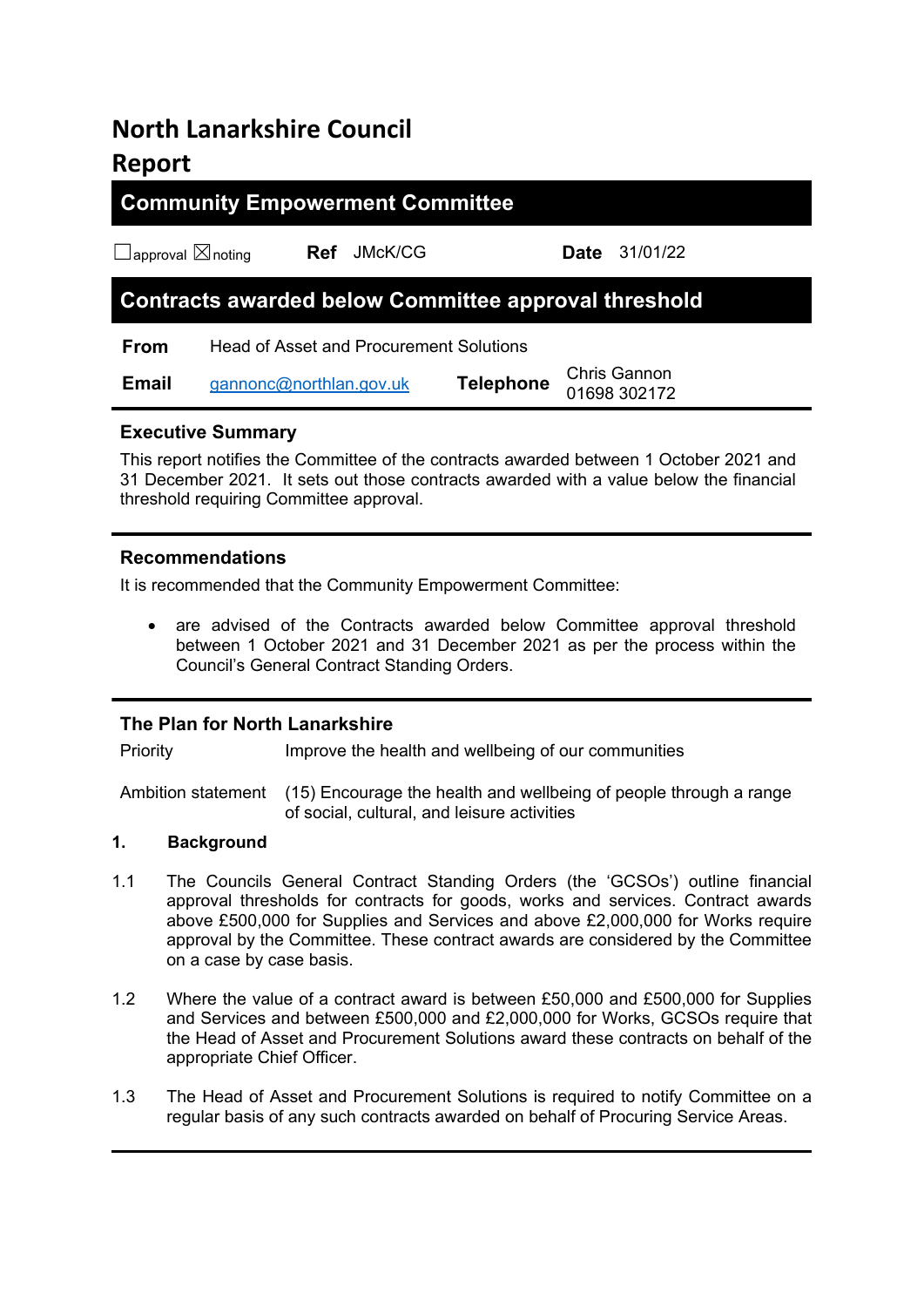#### **2. Report**

- 2.1 The GCSOs require that contracts in excess of £500,000 for supplies and services and £2,000,000 for works are approved, on a case by case basis, by the Committee before award.
- 2.2 The GCSOs require that contracts with a value above £50,000 but less than £500,000 for Supplies and Services and above £500,000 but less than £2,000,000 for Works are awarded by the Head of Asset and Procurement Solutions on behalf of the appropriate Chief Officer.
- 2.3 The contracts awarded by the Head of Asset and Procurement Solutions that are under the £500,000 Committee financial approval threshold for Supplies and Services and £2,000,000 for Works in the period from 1 October 2021 to 31 December 2021 are detailed in Appendix 1.

# **3. Public Sector Equality Duty and Fairer Scotland Duty**

- 3.1 Fairer Scotland Duty No impact under the Fairer Scotland Duty in relation to this report.
- 3.2 Public Sector Equality Duty No impact under the Public Sector Equality Duty in relation to this report.

#### **4. Impact**

### 4.1 **Financial impact**

 Through robust procurement strategy and proactive management of contract cycles, aggregating spend and carrying out competitive procurement where appropriate, should help minimise financial waste and achieve Best Value for Council contracts.

#### 4.2 **HR policy / Legislative impact**

 Contracts awarded by the Council are compliant with GCSOs and procurement legislation.

4.3 **Technology / Digital impact** There are no technology/digital impacts directly arising as a result of this report.

# 4.4 **Environmental impact**

There are no sustainability impacts directly arising as a result of this report.

#### 4.5 **Communications impact**

There is no communications impact directly arising as a result of this report.

# 4.6 **Risk impact**

 Contract award procedures may be susceptible to legal challenge if they are not discharged in accordance with GCSO and procurement legislation.

#### **5. Measures of success**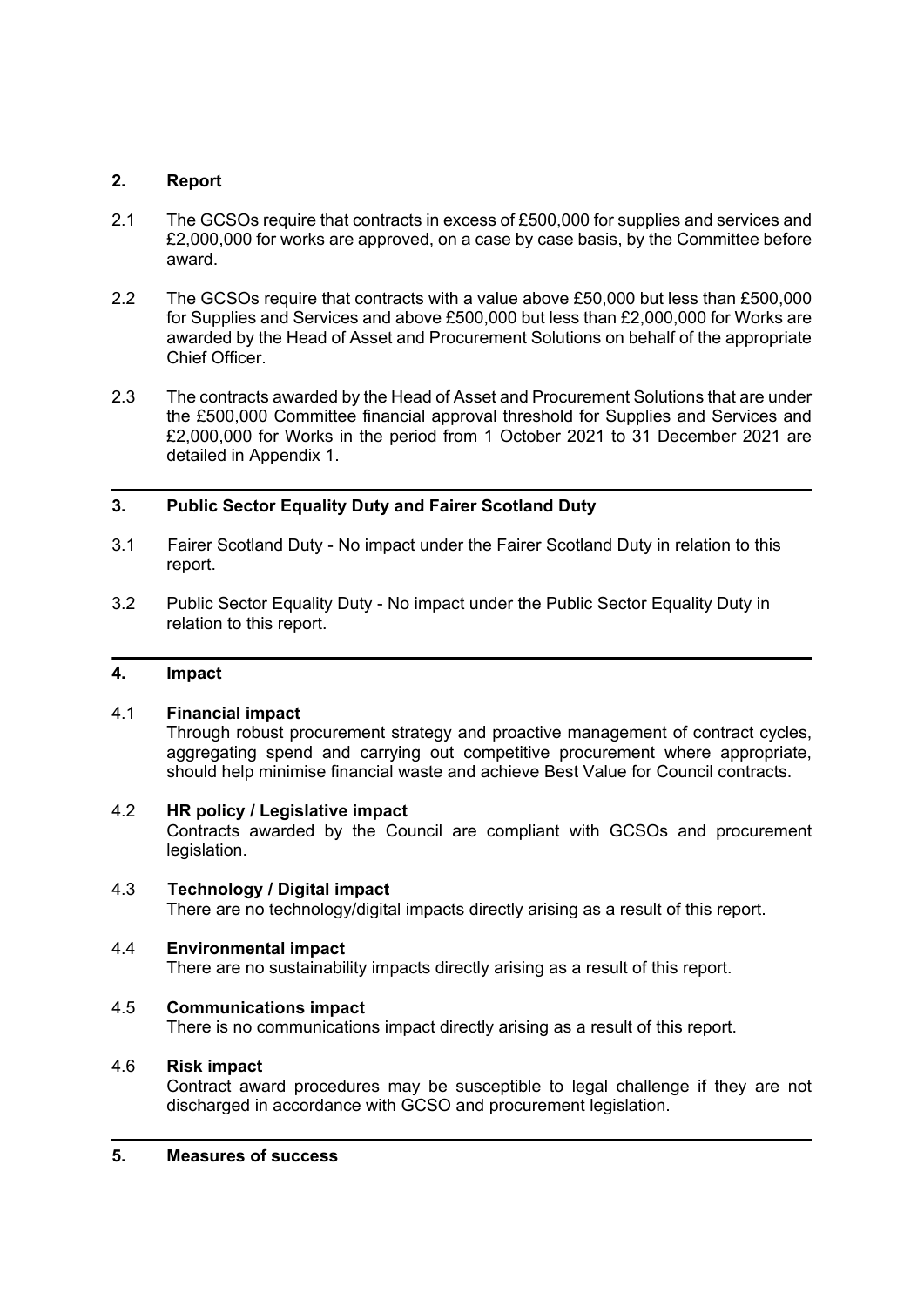- 5.1 Contracts support the delivery of Council and service priorities.
- 5.2 Appointment of contractors who have suitable experience and capability to deliver the required supplies, services or works.
- 5.3 Contracts awarded by the Council are compliant with GCSOs and procurement legislation.
- 5.4 The Council's Contract Register is kept updated by services and management information is comprehensive and accurate.
- 5.5 Best Value is both demonstrable and achieved.

#### **6. Supporting documents**

6.1 Appendix 1 - Summary of contracts awarded.

any Meticity

**James McKinstry Head of Asset and Procurement Solutions**